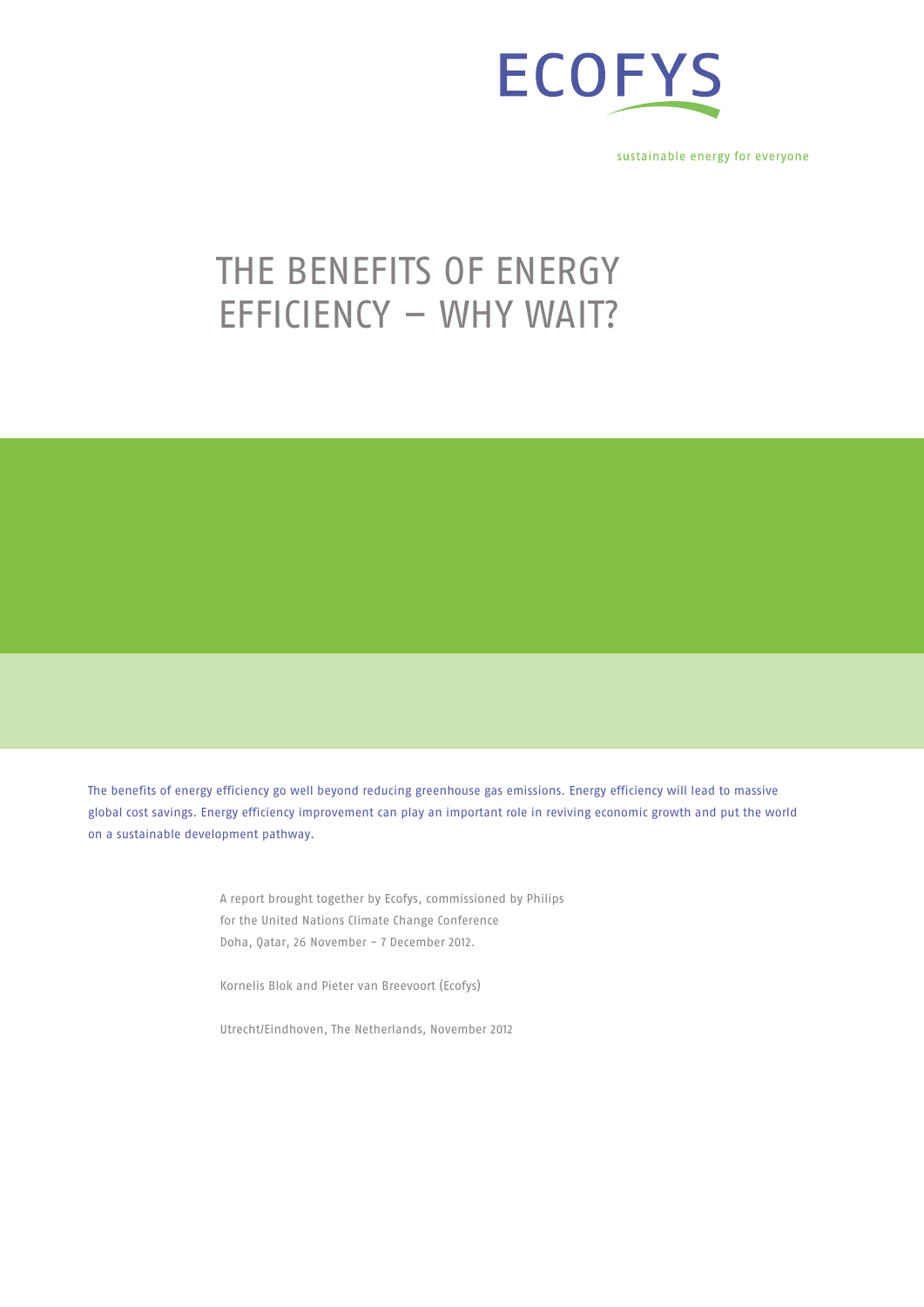# The benefits of energy efficiency  $-$  why wait?

Improving energy efficiency globally leads to many benefits. First and foremost, improved energy efficiency of equipment, buildings, vehicles and industrial processes will lead to a reduction of the use of electricity, heat and fuels. This will save large amounts of money. Moreover, benefits exist for employment, climate change abatement and the overall sustainability of our energy system.

The aim of this report is to estimate the scale of these benefits, based on assessments from the world's most authoritative organizations in this field. In addition, we provide some indications on how even greater improvements in energy efficiency could be stimulated.

**In 2020, energy efficiency can save up to 10% of primary energy compared to a business-as-usual development pathway. In 2030, this increases to 20%.**

- Potential savings in global primary energy use range between 35 and 65 EJ in 2020 and between 65 and 140 EJ in 2030 for the various scenarios<sup>1</sup>.
- We can nearly offset the global growth of energy use caused by increasing economic activity.



### *Business-as-usual*

*Savings with respect to a business-as-usual scenario*

*Overview of primary energy demand in different global energy scenarios. The entire bars indicate business-as-usual energy use. The grey area indicates the energy that can*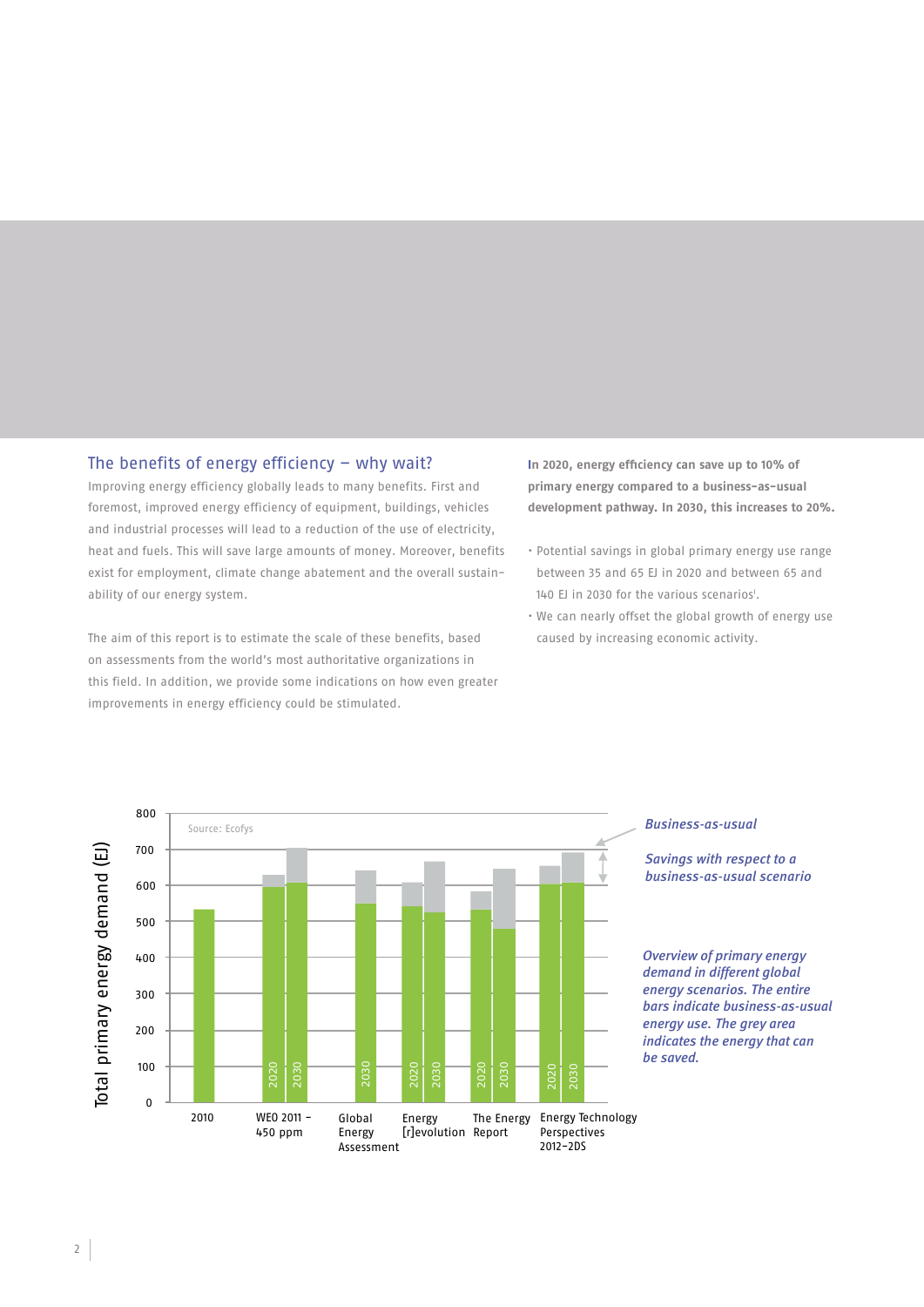# **ECOFYS**



**Energy efficiency will save on our operational costs: it can reduce global fuel bills by 1900 billion US\$ per year in 2020 and by 3100 billion US\$ in 2030.**

- Improved energy efficiency will obviously lead to a decrease of energy costs. Saving electricity, heat and fuels will lead to reduced expenditures on coal, oil and natural gas amounting to 700 billion US\$ by 2020 and 1700 billion US\$ by 2030".
- In addition, a reduction of global energy demand will have a decreasing impact on global energy prices, reducing energy costs even further. These indirect energy cost savings will exceed direct cost savings in 2020. Decreased fuel prices will lead to an additional decrease of the global energy bill by 1200 billion US\$ by 2020 and 1400 billion US\$ by 2030<sup>III</sup>.

# **Energy efficiency will also save on capital costs. For example, energy efficiency improvement can economize 1250 - 2500 billion US\$ in capital investments in power production infrastructure by 2030.**

- The implementation of energy efficient LED lighting alone could reduce current electricity demand with nearly 1300 TWh, i.e. the construction of  $640$  medium-sized power plants can be avoided<sup>10</sup>.
- Improving efficiency of electricity use with an additional 1-2% per year will reduce electricity demand with more than 5,000 to 10,000 TWh by 2030, which is the equivalent production of 2,500 to 5,000 medium sized power plants. The associated capital investments economized total over 1,250 - 2,500 billion US\$, leading to substantial relief for budgets in many countries in the world<sup>v</sup>.

#### **Investing in energy efficiency can create more than six million jobs by 2020.**

- While investing in coal-fired power plants creates about 110 jobs per TWh of electricity generated, energy efficiency measures could create 380 jobs per TWh electricity saved<sup>y</sup>.
- Improved energy efficiency has direct and indirect impacts on employment. Jobs are created directly in manufacturing and installing efficient

equipment, insulating buildings etc. But there is also an indirect effect: energy efficiency saves costs and frees up money for other consumption and investment<sup>VII</sup>. Both effects together lead to an estimated employment effect of over six million globallyVIII.

# **Energy efficiency can bridge a substantial part of the greenhouse gas emissions gap by 2020.**

- The "emissions gap" to be bridged in 2020 between a "business-as-usual" development pathway and a pathway compatible with a maximum temperature increase of 2 °C is 14 billion tonnes  $CO<sub>2</sub>e<sup>IX</sup>$ .
- Energy efficiency improvement can avoid 5 billion tonnes  $CO<sub>2</sub>e$  of annual greenhouse gas emissions by 2020, which is more than one third of the estimated gapX .

# **Energy efficiency makes the long-term transition to a sustainable energy system much easier.**

To achieve a greenhouse gas emissions pathway compatible with a maximum temperature increase of 2 °C, substantial reductions of greenhouse gas emissions are necessary, e.g. by attaining a reduction of 80% of current emissions by 2050 $X<sup>X</sup>$ . Such deep emission reductions can be achieved with much less effort if energy efficiency is improved substantially. This is illustrated in the figure below<sup>XII</sup>.

- Without energy efficiency improvements beyond business-as-usual, more than 700 EJ of low carbon primary energy production has to be added by 2050.
- In case of an additional energy efficiency improvement of 2% annually, this amount is reduced to 230 EJ of low carbon primary energy production.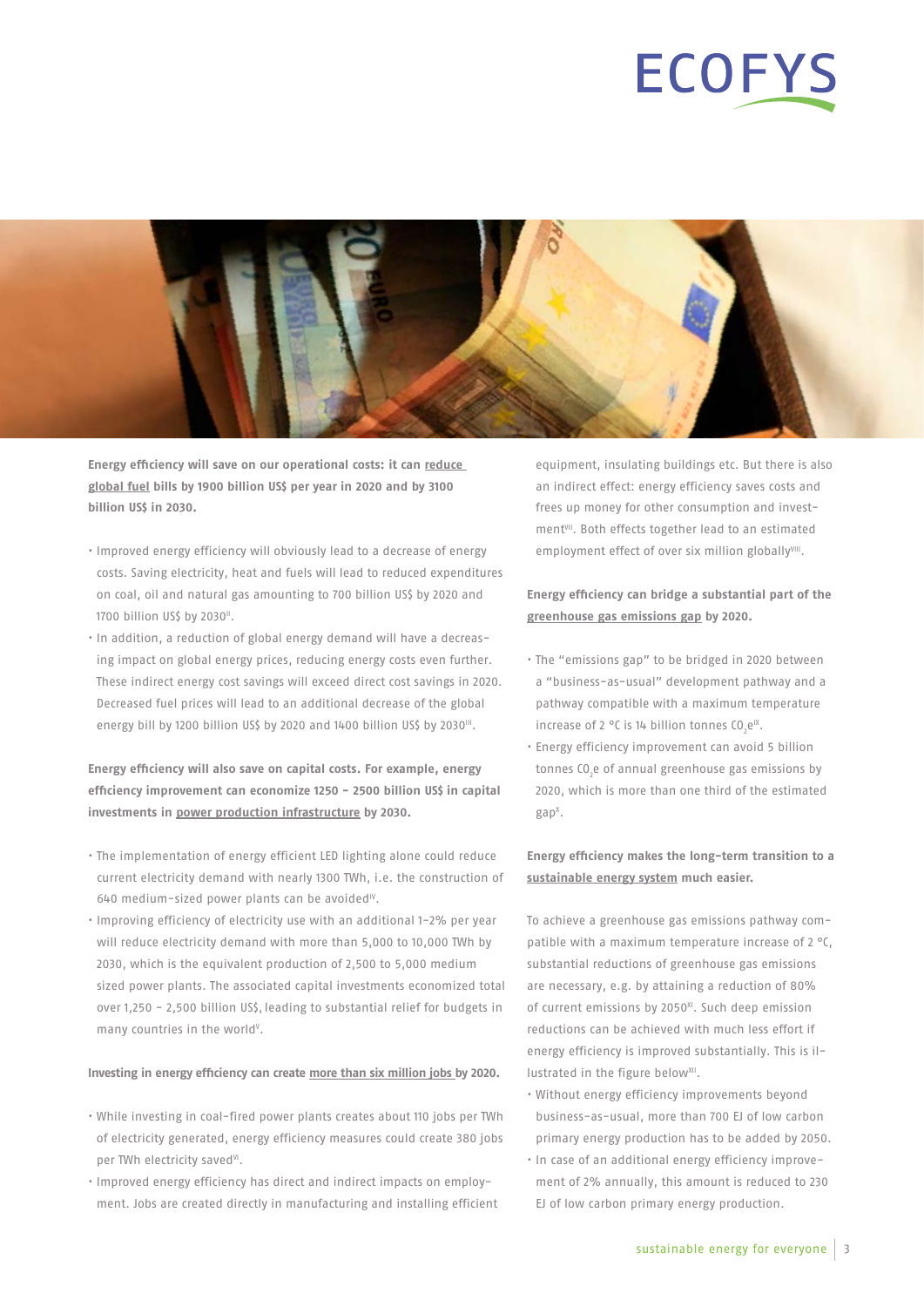



*Overview of the development of primary energy demand for different rates of energy efficiency improvement. The green lines indicate the low-carbon energy production that is needed if we want to reduce greenhouse gas emissions by 80% (relative to current emissions) by 2050.*

# The road ahead

While improving energy efficiency obviously has many benefits, the progress over the last decade of energy efficiency is still limited compared to its potential<sup>XIII</sup>. To take energy efficiency to the next level, action is needed.

#### **The role of governments: standards and prices**

National governments can play a key role. First of all they can set standards for energy efficiency. Many governments have already set standards for energy efficiency, enhancing the overall performance of the subjected appliances:

- In the past decade, the fuel economy of new passenger cars has typically improved by 15 to 35 % in many regions in the world $X_{IV}$ .
- Many countries (for example EU27, US and China) have already effectively banned incandescent lamps or announced a ban, guiding the market to

go for alternatives with up to 80% lower electricity consumption<sup>xv</sup>.

• Electrical appliances, like refrigerators and washing machines have strongly improved their energy performance<sup>XVI</sup>.

Secondly, energy prices should reflect the real costs of energy. The International Energy Agency has consistently made the argument that global energy subsidies are high and removal of these subsidies is pivotal in the transition to a sustainable and efficient energy system<sup>xVII</sup>. In addition, internalization of external costs (e.g. through emission trading systems and energy taxation) is needed to take into account damage incurred by the use of energy carriers.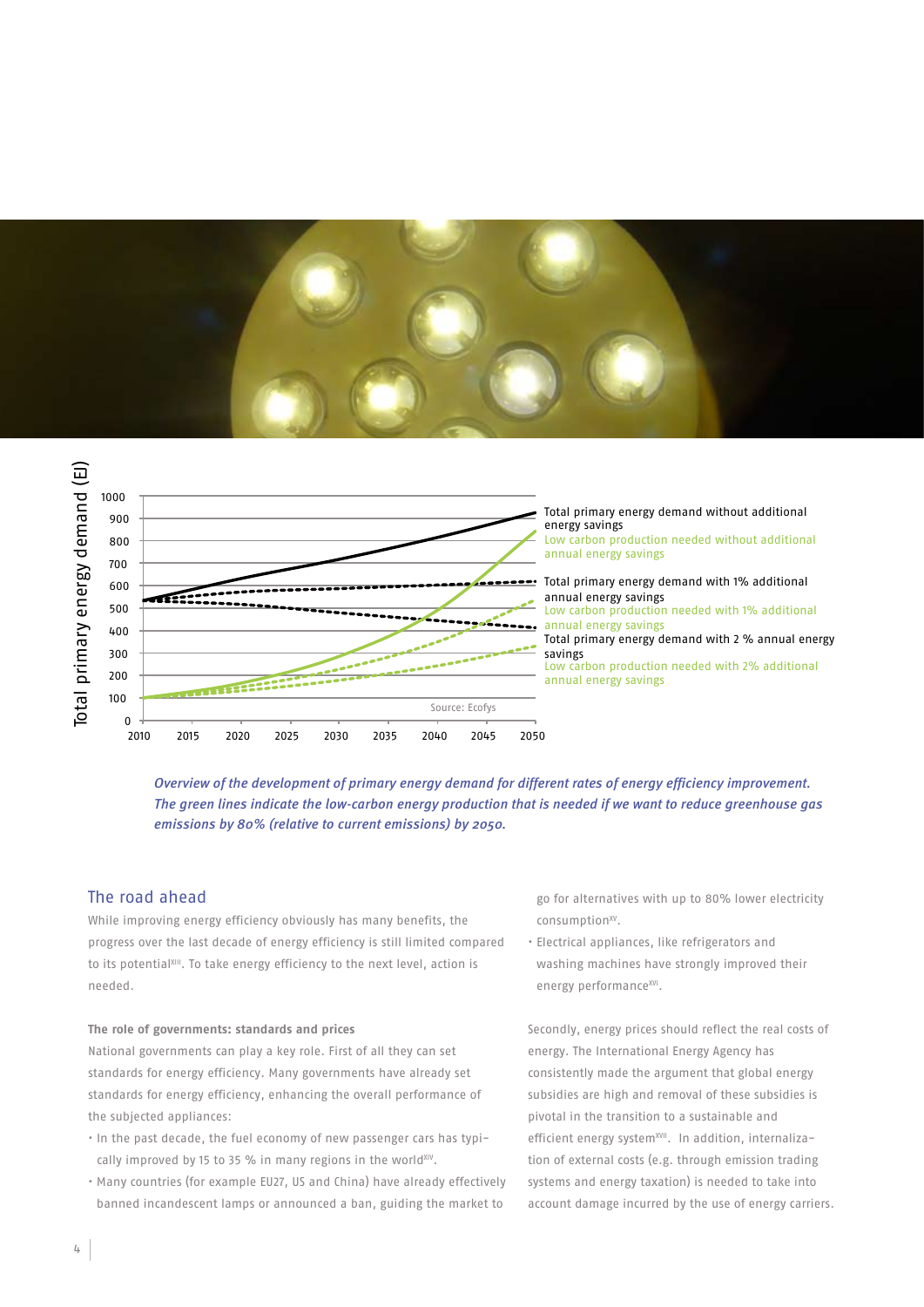# ECOFYS

Reducing subsidies and internalizing external costs will stimulate energy users to invest in energy efficiency.

#### **Bottom-up initiatives**

While governments play a key role in creating the right boundary conditions for energy efficiency, the measures eventually have to be adopted by end-users: in companies, households, and other organizations. Apart from governmental action, the different sectors themselves can contribute to energy efficiency and undertake actions. So how can these so-called bottom-up activities be accomplished? In a recent paper, Blok et al.<sup>XVIII</sup> have shown that a combination of 21 global initiatives could virtually bridge a 10 billion tonne CO<sub>2</sub>e greenhouse gas emissions gap by 2020, of which an estimated 5 billion tonne CO<sub>2</sub>e is related to energy efficiency.

In the area of energy efficiency such initiatives could include:

- An initiative focused on efficient heating and cooling of buildings, through an increased retrofit rate for existing buildings and nearly zero-energy approaches for new buildings.
- A global phase out of inefficient lighting and efforts to apply the most efficient technology (which is nowadays LED technology).
- An initiative to rapidly step up energy performance for electrical appliances and fuel economy of cars and trucks, e.g. by setting up sector-specific agreements on efficiency standards.

In addition, more generic initiatives include important energy efficiency components:

- Cities could reduce their greenhouse gas emissions, including energy efficiency improvement in buildings and transport systems.
- The Top-1000 greenhouse gas emitting companies could launch an initiative to reduce their emissions, among others through process energy efficiency improvements.
- In addition, companies could launch supply chain initiatives in order to stimulate their suppliers to improve energy efficiency and at the same time reduce costs.

• A global campaign for citizens with high greenhouse gas emissions to voluntarily offset their emissions through energy efficiency and other projects.

All initiatives have important additional benefits, like reducing costs, improving competitiveness, stimulating the local economy, creating jobs, reducing local air pollution and improving health.

Embracing and stimulating such initiatives are, in addition to the regular UNFCCC process, important means to lead the world to greater energy efficiency and staying within the 2 °C limit for climate change.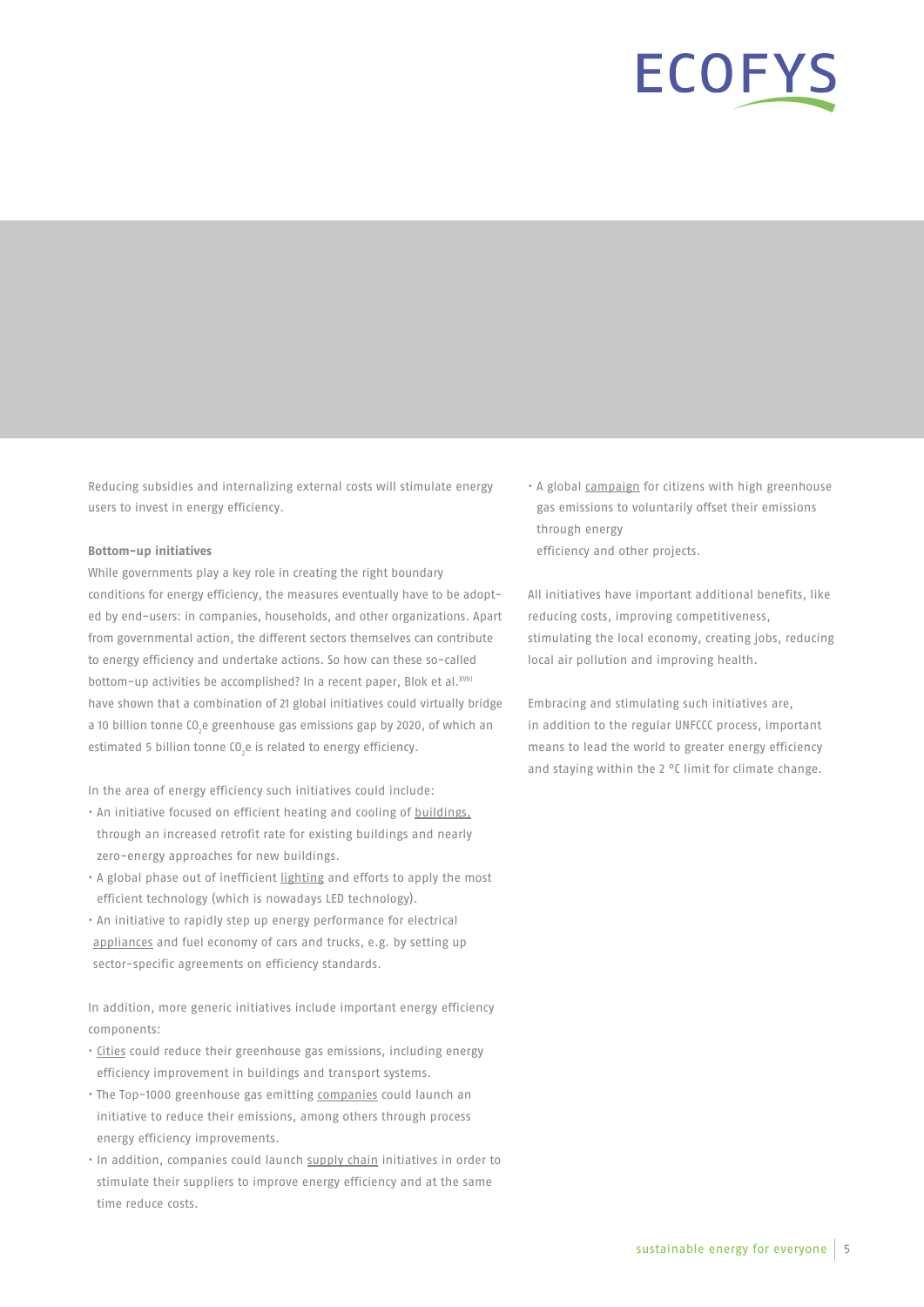### Methodology, assumptions & references

*[I] The following global energy scenarios were considered:*

- *· World Energy Outlook (WEO) 2011 450 ppm (IEA, 2011). The associated BAU (business-as-usual) scenario is the Current Policy Scenario.*
- *· Energy [r]evolution 2012 (Greenpeace, 2012), in this study the associated BAU scenario was based on the Current Policy Scenario of the WEO 2011.*
- *· Global Energy Assessment (GEA, 2012), where we compare the 'GEA-Efficiency' scenario with the 'GEA-Supply' as scenario. The GEA does not provide a BAU scenario and we compare a scenario focused on supply transformation to a scenario that focuses on efficiency improvements. See chapter 17 of the GEA.*
- *· The Energy Report (WWF/Ecofys, 2011). This analysis and scenario is based on final energy demand, figures presented here are estimations of the corresponding primary energy supply. In this scenario, primary energy demand excludes non-energy use, which was 33 EJ in 2010.*
- *· Energy Technology Perspectives (ETP) 2012 D2S (IEA, 2012) the associated BAU scenario was the 6DS Scenario in the same ETP.*

*To obtain the energy savings, we subtract the total primary energy supply (TPES) in the ambitious scenarios from the TPES of the BAU scenario. In the convention applied by international statistics, for wind and solar energy the primary energy supply is taken to be equal to their final energy production, consequently an increase in electricity production from wind and solar PV will save primary energy as well. These 'renewable energy based savings' are excluded in the cost savings presented here. We do this by calculating the renewable energy based savings based on the conversion efficiencies in the BAU scenarios and subtracted those from the total savings in order to arrive at the 'efficiency based savings'. In the Energy [r]evolution scenario, the highest TPES saving is achieved by energy efficiency improvements: 65 EJ in 2020 and 140 EJ in 2030. These numbers are used for the further analysis.*

*IEA, 2011. World Energy Outlook 2011. International Energy Agency (IEA), Paris*

*IEA, 2012. Energy Technology Perspectives 2012. International Energy Agency (IEA), Paris*

*GEA, 2012. Global Energy Assessment - Toward a Sustainable Future, Cambridge University Press, Cambridge, UK and New York, NY, USA and the International Institute for Applied Systems Analysis, Laxenburg. Greenpeace/GWEC/EREC, 2012. Energy [r]evolution - A sustainable World Energy Outlook. Greenpeace International, Amsterdam, Global Wind Energy Council (GWEC), Brussels & European Renewable Energy Council (EREC), Brussels.*

*WWF/Ecofys, 2011. The Energy Report – 100% Renewable Energy by 2050. WWF International, Gland*

*[II] Here, we assume energy savings are at the expense of fossil fuels and we start with the abovementioned 64 EJ and 140 EJ savings in 2020, respectively 2030. The energy prices in the BAU scenario are taken from WEO 2011 - Current Policies Scenario. The saved amount of fossil fuels is multiplied with the energy prices in the BAU scenario to obtain the cost savings from reduced consumption.*

*[III]To calculate the decrease in energy prices, we start with the prices in the BAU case (see previous note) as well as the prices in the WEO 2011 – 450 ppm scenario. From these prices and the consumption of coal, oil and natural gas in the two scenarios, we obtain a relation between fuel consumption and energy prices, which we assume to be linear (within the studied demand range). With this relation and the difference in energy consumption, the energy prices in the ambitious scenario and the difference with the BAU prices are calculated. The remaining consumption of fossil fuels in the ambitious scenario is multiplied with the difference (with the BAU scenario) in fuel prices to obtain the energy cost savings from the reduced fuel prices.*

*[IV] Philips, 2012. The LED lighting revolution A summary of the global savings potential - May 2012*

*[V] We applied the efficiency improvements to the electricity consumption in the WEO-2011-Current Policy Scenario and assumed the same power plant as in endnote iv. Costs are based on the average of an advanced pulverized coal power plant and a combined cycle gas turbine (steam extraction), as indicated in: Energinet/ENS, 2012. Technology Data for Energy Plants. Energynet/Energi Styrelsen, Copenhagen*

*[VI] ACEEE, 2011. Appliance and Equipment Efficiency Standards: A Moneymaker and Job Creator. American Council for an Energy-Efficient Economy (ACEEE), Washington*

*Engel and Kammen, 2009. Green Jobs and the Clean Energy Economy. Copenhagen Climate Council, Copenhagen*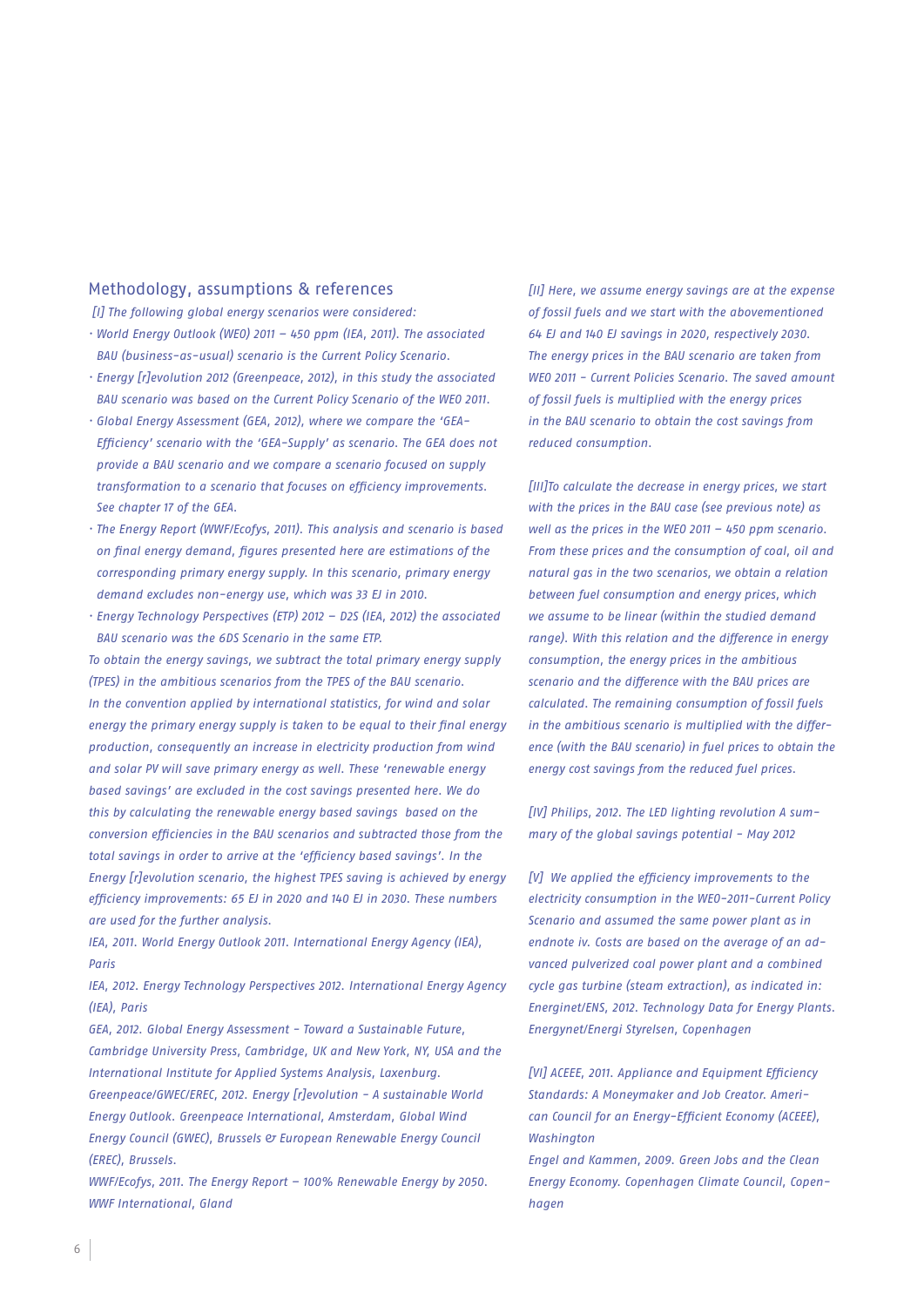# ECOFY

*[VII] ACEEE, 2011. Appliance and Equipment Efficiency Standards: A Moneymaker and Job Creator. American Council for an Energy-Efficient Economy (ACEEE), Washington* 

*[VIII] Estimations on energy efficiency job benefits are based on data from ACEEE (2008), ACEEE (2011) and Ecofys (2011). Ecofys (2011) is based on the work of ACEEE (2011). ACEEE (2011) estimates a net increase of about 6 jobs per million US\$ saved. This would translate to about 60,000 jobs per EJ of saved energy. The job benefits in Ecofys (2012) were estimated to be higher, because of higher energy prices in the EU result in larger energy bill savings and thus potentially more indirect job creation. In our estimate, we took the average of these two studies: 95,000 jobs per EJ saved. Multiplying this with the energy savings of 64 EJ in 2020 results in 6 million jobs.*

*ACEEE, 2008. American Council for an Energy-Efficient Economy. American Council for an Energy-Efficient Economy (ACEEE), Washington ACEEE, 2011. Appliance and Equipment Efficiency Standards: A Moneymaker and Job Creator. American Council for an Energy-Efficient Economy (ACEEE), Washington*

*Ecofys, 2012. Economic benefits of the EU Ecodesign Directive - Improving European economies. Commissioned by Natuur & Milieu.*

*[IX] The gap is the difference between the business-as-usual emissions in 2020 and the level of emissions that should not be exceeded to have a fair chance (<50%) to keep the global temperature increase below 2 °C. UNEP, 2012. The Emissions Gap Report 2012 - A UNEP Synthesis Report. United Nations Environment Programme (UNEP), Nairobi*

*[X]In our estimations, we only account for those reductions that can be attributed to energy efficiency improvements; emission reductions that can be attributed to the deployment of low carbon technologies are excluded.*

*[XI] Höhne, N., Ellermann, C., De Vos, R., 2009. Emission pathways towards 2°C. Ecofys, Utrecht by order of the Nordic COP 15 Group.*

*[XII] In this exercise, the starting point was a reduction of 80% of the fossil fuel consumption by 2050, relative to present day. We assume the shares of each fuel in the fuel mix to be unchanged, so this fossil fuel reduction corresponds to an emission reduction of 80%. Next, we define a BAU demand by extrapolating the total primary energy demand from the WEO-2011 – Current policy scenario until 2050, using the growth rates in the period 2020-2030. The difference between the total primary demand* 

*and the remaining fossil supply has to be covered with new low carbon energy production. Low carbon energy includes hydropower, nuclear power, biomass and other renewable sources. Until 2050, we then assume the new low carbon energy supply to grow exponentially and this growth also determines the pace of the reduction in fossil fuel demand. We calculated the required new low carbon energy production in the BAU scenario and in the cases where the energy efficiency improves with 1% and 2% annually (from 2010). The deviation of the total primary energy demand (in the higher efficiency cases) from the BAU thus grows with 1% and 2% per year from 2010 onwards.*

*[XIII] IEA, 2012. Energy Technology Perspectives 2012. International Energy Agency (IEA), Paris*

*[XIV] IEA, 2012b. Tracking Clean Energy Progress, International Energy Agency (2012), Paris*

*[XV] See the Global Policy Map of en.lighten: http:// www.enlighten-initiative.org/portal/CountrySupport/ GlobalPolicyMap/tabid/104292/Default.aspx*

*[XVI] Siderius, H.-P., Jeffcot, S., Blok, K., 2012. International benchmarking: supplying the information for product efficiency policy makers, Energy Policy, 45 (2012) 389–398*

*[XVII] Most recently this was done in: IEA, 2012c. World Energy Outlook 2012, International Energy Agency (IEA), Paris*

*[XVIII] K. Blok, N. Hoehne, C.J. van der Leun and N. Harrison: Bridging the Greenhouse Gas Emissions Gap, Nature Climate Change, 17 June 2012*